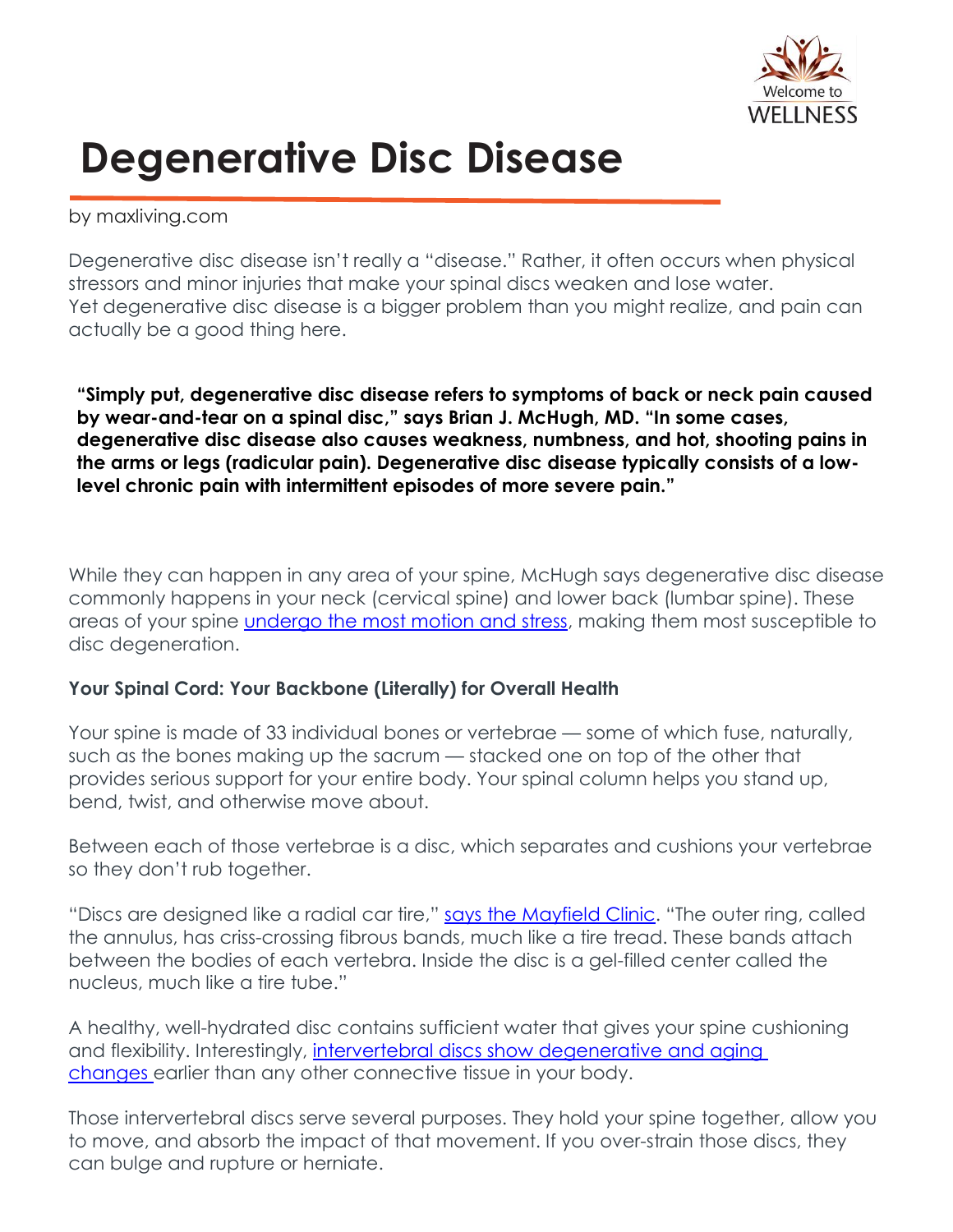Fluid keeps those discs nicely lubricated so that doesn't normally happen. But when those spinal discs gradually lose fluid, the rigid outer shell of the disc weakens and begin to collapse. That collapse can put pressure on your nerves in the spinal column.

When these discs degenerate, they can't fulfill their primary functions to cushion and provide mobility between the vertebrae. Instead, these [intervertebral](https://www.physio-pedia.com/Degenerative_Disc_Disease) discs become [dehydrated,](https://www.physio-pedia.com/Degenerative_Disc_Disease) lose elasticity, and collapse.

A strong core supports healthy spinal movement and alignment. Your body's "core" consists of lower back and abdominal muscles. When you're carrying groceries or doing squats with your trainer, these muscles stabilize your body. Without these muscles, you can't do even simple daily activities.

These abdominal and low back muscles work together to maintain the spine's proper alignment. When your spine's structure becomes compromised, your spinal cord struggles to communicate effectively with your body.

To understand this better, imagine your core as a cast for a broken arm. Once the bone becomes reset, your doctor puts a hard cast around your arm bone so it heals quickly and properly.

Without that cast, even a reset broken bone couldn't heal properly doing basic tasks like driving. Over time, that would create a painful structural deficiency that could limit mobility.

That's what happens when these discs can't function optimally. A herniated disc or bulging disc can become real problems, yet even without herniating, stressing your spinal discs limits mobility and potentially suppresses your immune system's ability to fight disease.

In fact, the slightest misalignment of spinal bones puts pressure on your spinal cord, impeding the ability of your brain and body to communicate. Spinal cord pressure can damage the function of any system or organ in your body.

When spinal bones lose proper alignment or movement — in a condition we refer to as the vertebral subluxation complex — they aggravate surrounding nerves and tissue that can disrupt basic organ function. When this type of subluxation occurs, symptoms occur including:

- Low back pain
- Sciatica
- Neck pain
- Tingling sensations
- Numbness
- Difficulty doing basic tasks like walking or unscrewing a jar

While these symptoms can be absolutely miserable, *not* having them becomes much worse. That's because symptoms like pain raise a red flag that something's wrong. Conditions like degenerative disc disease can develop silently for years without creating symptoms, and once those symptoms occur, they can be severe.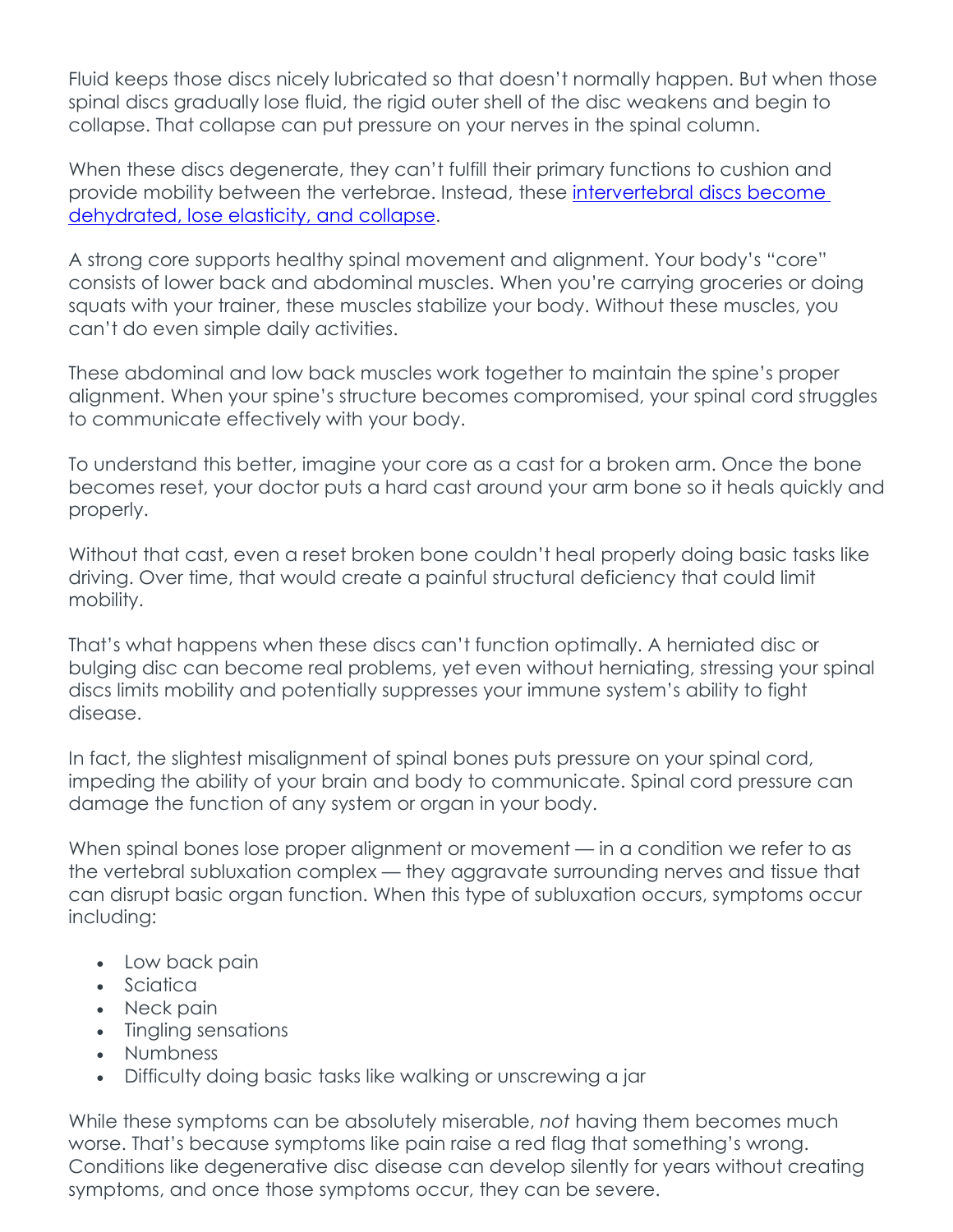## **What Causes Degenerative Disc Disease?**

Age, for one, but gender, genetics, smoking, cardiovascular disease, obesity, physical inactivity, occupational factors (repetitive heavy lifting and vibration), spinal instability, and malalignment also contribute to [degenerative](https://www.ncbi.nlm.nih.gov/pmc/articles/PMC4995268/) disc disease.

In other words, age and genetics can certainly contribute to disc [degeneration,](https://www.ncbi.nlm.nih.gov/pmc/articles/PMC3335178/) but far subtler yet impactful are the daily wear-and-tear episodes — things like heavy lifting or forceful bending — that [weaken](https://www.ncbi.nlm.nih.gov/books/NBK448134/) these discs.

Let's consider how that might practically play out. You wake up feeling stiff, and while you're pouring that first cup of coffee, you notice your significant other left a gigantic bag of dog food by the kitchen door. You lift it incorrectly, putting strain on your lower back.

You then drive to work slumped over the steering wheel, arriving at your desk job where you slouch and hunch over your computer for hours.

Eventually, these seemingly minor or innocuous actions create neglected, weakened muscle tissue that your spine needs for support. When you neglect those muscles, eventually vertebrae can get stuck in an abnormal movement pattern, affecting the alignment of the entire spine. This strains your spinal discs and nerves, kick-starting the development of degenerative disc disease.

Who Gets Degenerative Disc Disease?

Degenerative disc disease is more common than you might think. About 30 [percent](https://www.physio-pedia.com/Degenerative_Disc_Disease) (if not more) of 30–50-year-olds have some degree of disc space degeneration — from mild degenerative disc disease to severe degenerative disc disease — though that degeneration isn't always painful and many never receive a formal diagnosis.

Altogether, about 70–85 percent of people [experience](https://www.ncbi.nlm.nih.gov/pubmed/11725230) lumbar back pain during their lifetime. Degenerative disc disease is one cause, but things like disc herniation, spondylolysis (stress fracture in the pars interarticularis of the vertebral arch), and spondylolisthesis (where one vertebrae slides forward over the vertebrae below it) can also create that pain. Isolating one cause can be a challenge, and for most people, several factors [contribute.](https://www.ncbi.nlm.nih.gov/pmc/articles/PMC4995268/)

Those repercussions can become costly. Low back pain that occurs from [degenerative](https://www.ncbi.nlm.nih.gov/pmc/articles/PMC3335178/) disc disease is the single most [common](https://www.ncbi.nlm.nih.gov/pmc/articles/PMC3335178/) cause for disability for people 45 years or younger, with national economic losses exceeding \$100 billion per year, mainly indirect due to reduced productivity.

Treating Degenerative Disc Disease

Mostly, researchers aren't entirely sure what causes [degenerative](https://www.ncbi.nlm.nih.gov/books/NBK448134/) disc disease, and without symptoms like pain to isolate where it comes from, understanding it can become a challenge.

Again, pain here is *good.* It helps your practitioner understand where disc degeneration occurs.